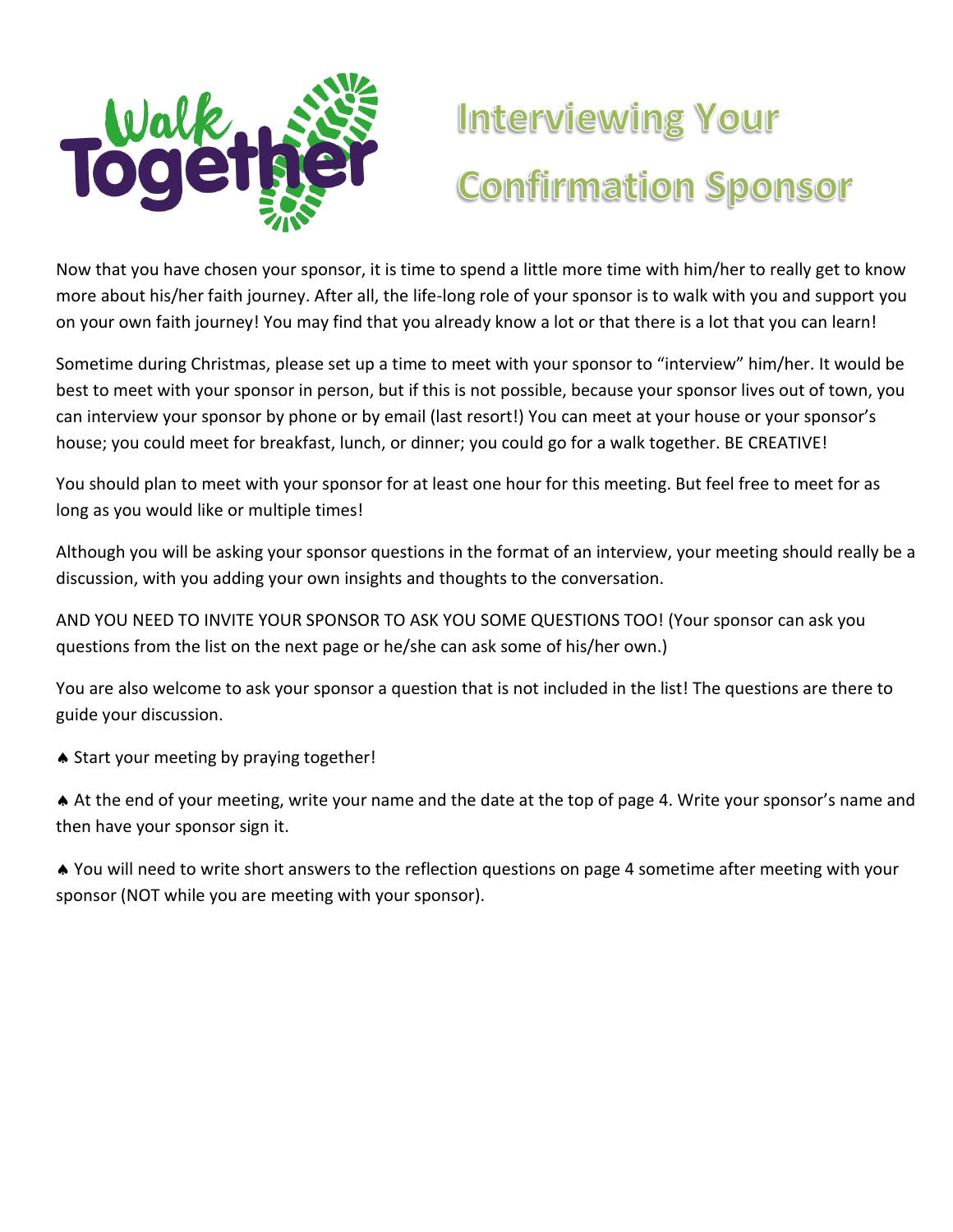## **Twenty Questions to Ask Your Confirmation Sponsor**

1. How did you become Catholic? Were you baptized when you were a baby or did you become Catholic as an adult through the RCIA program? Tell me about how you first learned about your faith, whether you were a child or an adult.

2. As a Catholic, what makes you different from other Christians?

3. How do you picture the Holy Spirit? What images come to mind? When or how have you experienced the presence of the Holy Spirit in your life?

4. What name did you choose for your Confirmation name and why?

5. Do you have a favorite saint (or favorite saints)? Why is he/she your favorite? What is there about his/her life that has helped you on your faith journey?

6. How do you define the word "holy"? Do you know people in your life that you would describe as "holy"? Do you think anyone describes you as "holy"? How does that make you feel? What challenges do you face when you are trying to live a life of holiness?

7. Tell me about an experience in your life when it was difficult for you to be Catholic. Perhaps a time when you were ridiculed because of your faith or a time when you struggled to believe in the teachings of your Catholic faith. What did you do to "keep your faith" or find answers to your questions during these times.

8. In what ways do you feel that celebrating the Eucharist (the Mass) every week (or maybe every day) strengthens and nourishes you to live as a Catholic? Did you ever have a time when you did not like going to Mass? Do you like going to Mass now? What do you think caused the change?

9. What is your understanding of what it means "to sin"? What does "forgiveness" mean to you? What do you do when you find it very difficult to forgive someone who has hurt you? What do you do when you need to ask forgiveness from someone you have hurt?

10. One very special aspect of our Catholic faith is the Sacrament of Reconciliation. Tell me about your own feelings and thoughts about and experiences with this Sacrament. Is it difficult for you to celebrate this Sacrament or was there a time when it was? What kind of preparations do you find helpful before you celebrate the Sacrament of Reconciliation?

11. How do you pray? Do you have a favorite place to pray or a favorite time to pray? Do you ever find it difficult to pray? When you pray, who do you usually pray to: God, Jesus, The Holy Spirit, Mary, a particular saint? Who or what do you usually pray for?

12. Do you regularly participate in service projects or volunteer opportunities at your parish, work, or in your neighborhood? Describe what you do and how it impacts your life.

13. How would you answer someone who told you that "Catholics worship Mary"? Who do you turn to or what resources do you use when you find that you do not know an answer to a question about your faith?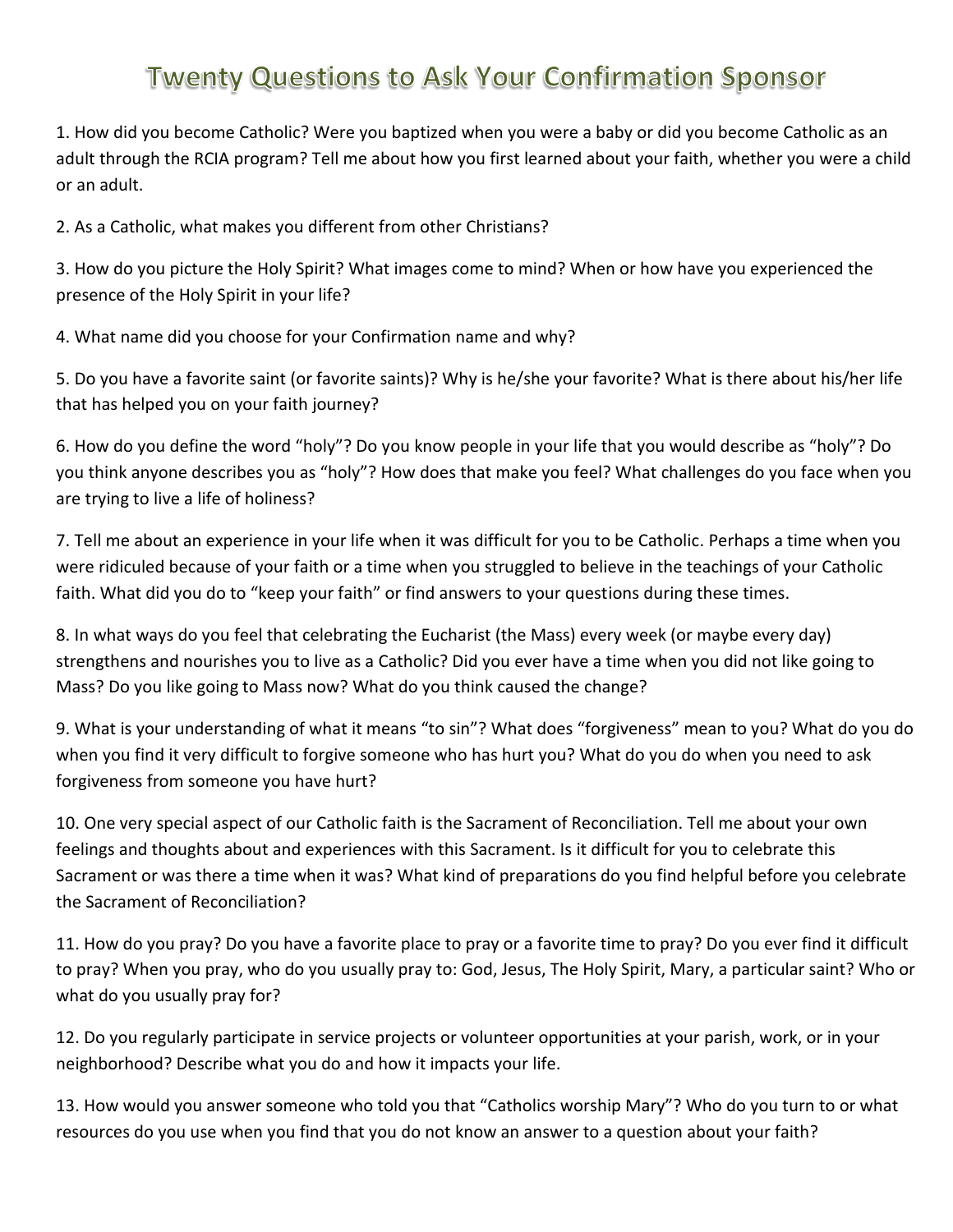14. Have you ever had a time in your life when you really felt close to God? Tell me about it.

15. Have you ever had a time in your life when you really struggled to believe in God. Tell me about it and how you kept your faith in the end.

16. Who has been a good role model for you to live according to your Catholic faith? What has he/she taught you or shown you? How has he/she deepened your faith?

17. In what ways do you think you still need to grow in your Catholic faith?

18. What is your favorite Scripture passage, verse or story? Tell me why.

19. Through the Sacrament of Confirmation, the gifts we first received at our Baptism:

| Wisdom                   | Knowledge                         |
|--------------------------|-----------------------------------|
| Understanding            | Reverence (Piety)                 |
| Right Judgment (Counsel) | Wonder and Awe (Fear of the Lord) |

Courage (Fortitude)

are strengthened and increased within each of us. These seven special gifts represent all of the gifts and blessings that God gives us to lead a good and holy life. They are special graces that are given to us through the Holy Spirit to enable us to respond to God's call to holiness. Reflecting back on your life experiences and decisions, which gifts have you used a lot? Which gift do you need to use more?

20. What do you think is one of the greatest challenges to being Catholic? What is the best thing about being Catholic?

**Don't forget to ask any of your own questions!** 

**AND REMEMBER!** 

**Your sponsor should ask you a few too!**